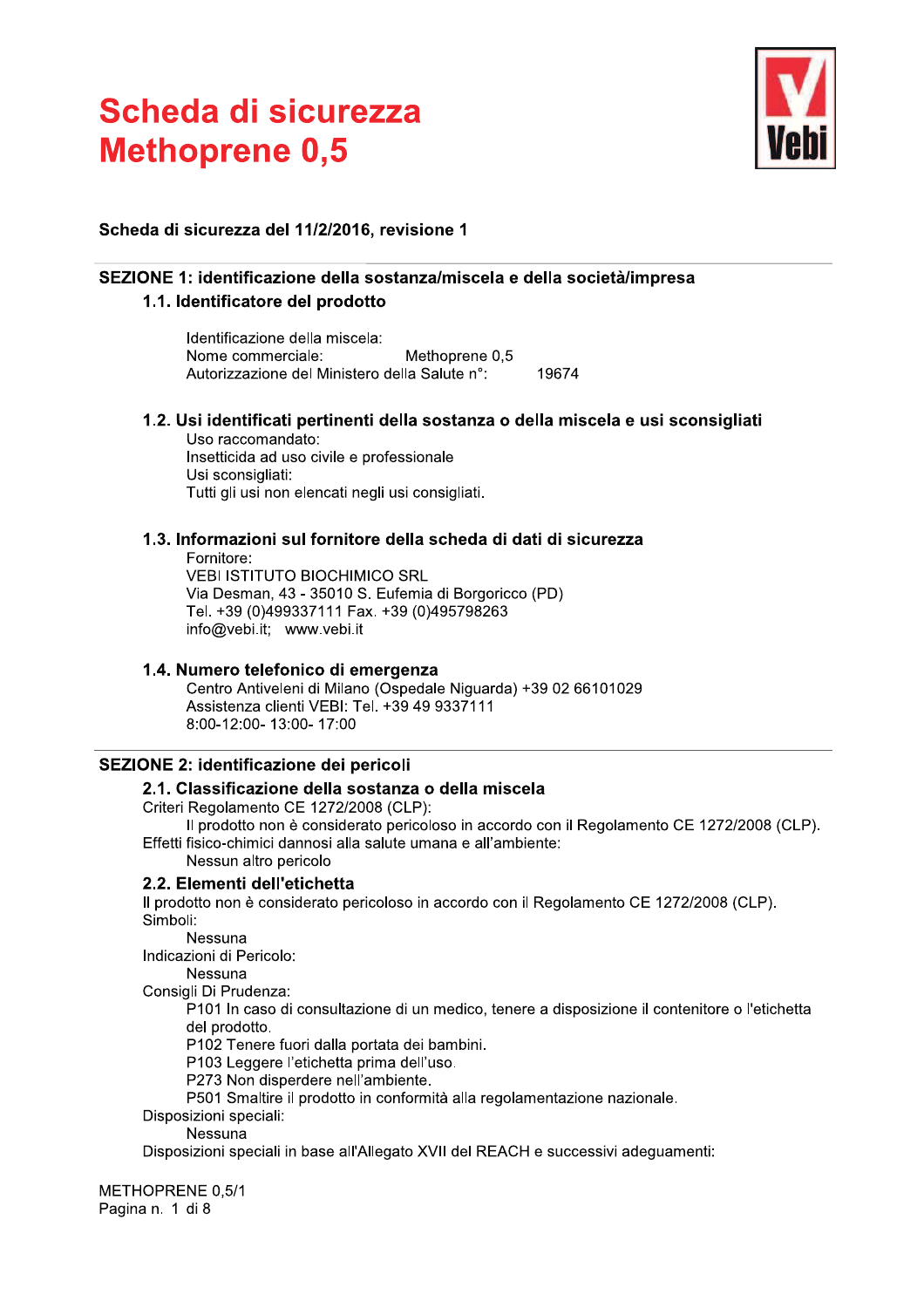

#### Nessuna

#### 2.3. Altri pericoli

Sostanze vPvB: Nessuna - Sostanze PBT: Nessuna Altri pericoli:

Nessun altro pericolo

#### SEZIONE 3: composizione/informazioni sugli ingredienti

3.1. Sostanze

#### $N.A.$

#### 3.2. Miscele

Componenti pericolosi ai sensi del Regolamento CLP e relativa classificazione:

| Qtà                    | <b>Nome</b>             | Numero d'identif. |                        | <b>Classificazione</b>                                                                                                           |
|------------------------|-------------------------|-------------------|------------------------|----------------------------------------------------------------------------------------------------------------------------------|
| $>= 5\%$ -             | Citric Acid             | CAS:              | 77-92-9                | $\bigotimes$ 3.3/2 Eye Irrit. 2 H319                                                                                             |
| $< 7\%$                |                         | EC:               | 201-069-1              |                                                                                                                                  |
| $>= 0.5%$<br>$- < 1\%$ | $S-(+)$ Methoprene      | CAS:              | 65733-16-6             | 4.1/A1 Aquatic Acute 1 H400                                                                                                      |
| 10 ppm                 | Denantonium<br>Benzoate | CAS:<br>EC:       | 3734-33-6<br>223-095-2 | $\bigcirc$ 3.1/4/Oral Acute Tox. 4 H302<br>$\bigvee$ 3.2/2 Skin Irrit. 2 H315<br>3.3/2 Eye Irrit. 2 H319<br>3.8/3 STOT SE 3 H335 |

# SEZIONE 4: misure di primo soccorso

#### 4.1. Descrizione delle misure di primo soccorso

In caso di contatto con la pelle:

Lavare abbondantemente con acqua e sapone.

In caso di contatto con gli occhi:

In caso di contatto con gli occhi, lavare immediatamente e abbondantemente con acqua e consultare un medico.

In caso di ingestione:

Non provocare assolutamente vomito, RICORRERE IMMEDIATAMENTE A VISITA MEDICA. In caso di inalazione:

Portare l'infortunato all'aria aperta e tenerlo al caldo e a riposo.

# 4.2. Principali sintomi ed effetti, sia acuti che ritardati

Nessuno

4.3. Indicazione dell'eventuale necessità di consultare immediatamente un medico e

### di trattamenti speciali

Trattamento: Nessuno

# **SEZIONE 5: misure antincendio**

#### 5.1. Mezzi di estinzione

Mezzi di estinzione idonei: Acqua. Biossido di carbonio (CO2). Mezzi di estinzione che non devono essere utilizzati per ragioni di sicurezza:

METHOPRENE 0.5/1 Pagina n. 2 di 8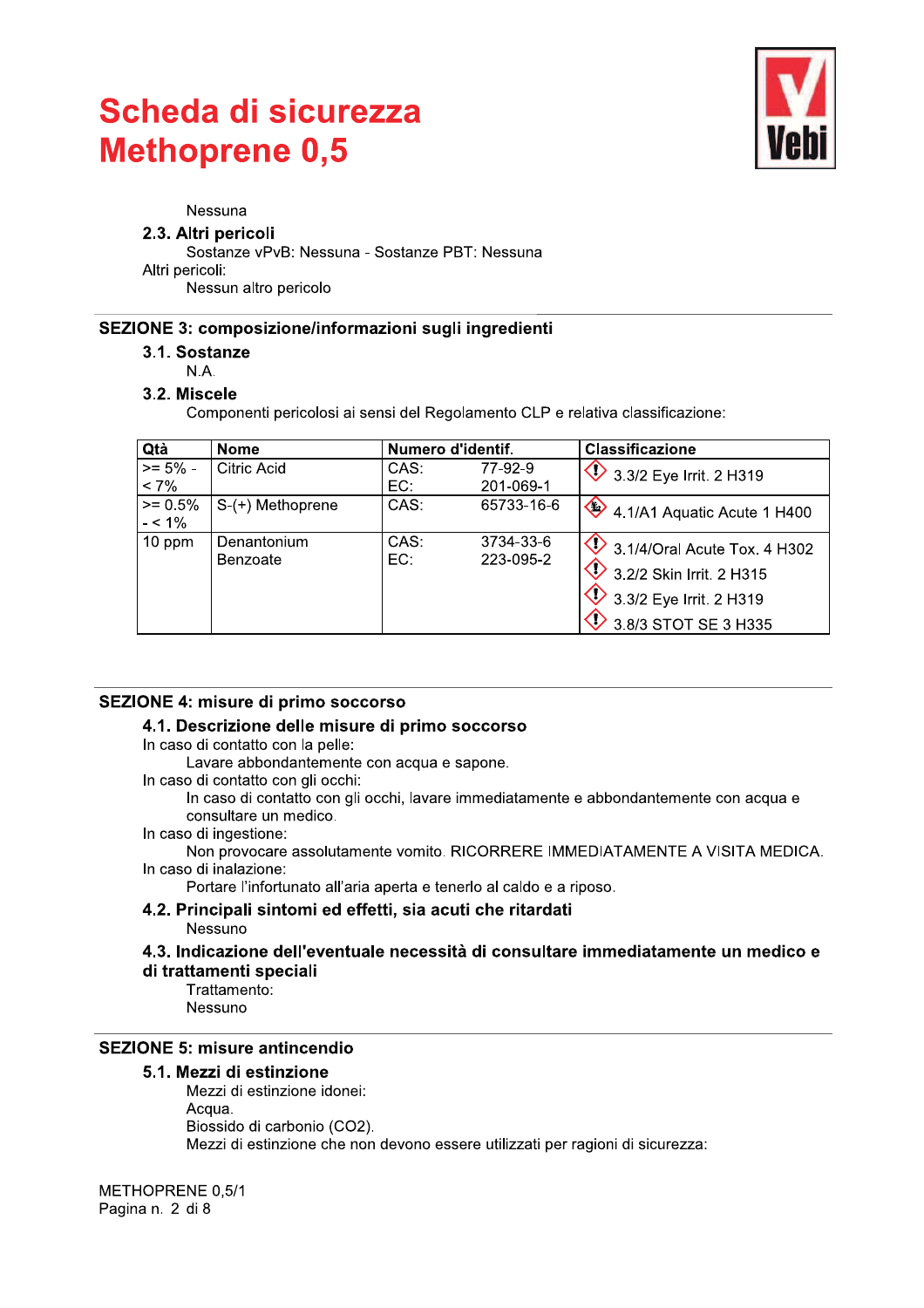

Nessuno in particolare.

#### 5.2. Pericoli speciali derivanti dalla sostanza o dalla miscela Non inalare i gas prodotti dall'esplosione e dalla combustione. La combustione produce fumo pesante.

# 5.3. Raccomandazioni per gli addetti all'estinzione degli incendi Impiegare apparecchiature respiratorie adeguate.

Raccogliere separatamente l'acqua contaminata utilizzata per estinguere l'incendio. Non scaricarla nella rete fognaria.

Se fattibile sotto il profilo della sicurezza, spostare dall'area di immediato pericolo i contenitori non danneggiati.

# SEZIONE 6: misure in caso di rilascio accidentale

#### 6.1. Precauzioni personali, dispositivi di protezione e procedure in caso di emergenza

Indossare i dispositivi di protezione individuale. Rimuovere ogni sorgente di accensione. Spostare le persone in luogo sicuro. Consultare le misure protettive esposte al punto 7 e 8.

#### 6.2. Precauzioni ambientali

Impedire la penetrazione nel suolo/sottosuolo. Impedire il deflusso nelle acque superficiali o nella rete fognaria.

Trattenere l'acqua di lavaggio contaminata ed eliminarla.

In caso di fuga di gas o penetrazione in corsi d'acqua, suolo o sistema fognario informare le autorità responsabili.

Materiale idoneo alla raccolta: materiale assorbente, organico, sabbia

#### 6.3. Metodi e materiali per il contenimento e per la bonifica Lavare con abbondante acqua.

# 6.4. Riferimento ad altre sezioni

Vedi anche paragrafo 8 e 13

# SEZIONE 7: manipolazione e immagazzinamento

#### 7.1. Precauzioni per la manipolazione sicura

Evitare il contatto con la pelle e gli occhi, l'inalazione di vapori e nebbie. Durante il lavoro non mangiare né bere. Si rimanda anche al paragrafo 8 per i dispositivi di protezione raccomandati.

# 7.2. Condizioni per lo stoccaggio sicuro, comprese eventuali incompatibilità

Evitare l'esposizione diretta al sole ed a sorgenti di calore Tenere lontano da cibi, bevande e mangimi. Materie incompatibili: Nessuna in particolare. Si veda anche il successivo paragrafo 10. Indicazione per i locali: Locali adequatamente areati.

#### 7.3. Usi finali particolari

Nessun uso particolare

# SEZIONE 8: controllo dell'esposizione/protezione individuale

# 8.1. Parametri di controllo

Non sono disponibili limiti di esposizione lavorativa Valori limite di esposizione DNEL

METHOPRENE 0.5/1 Pagina n. 3 di 8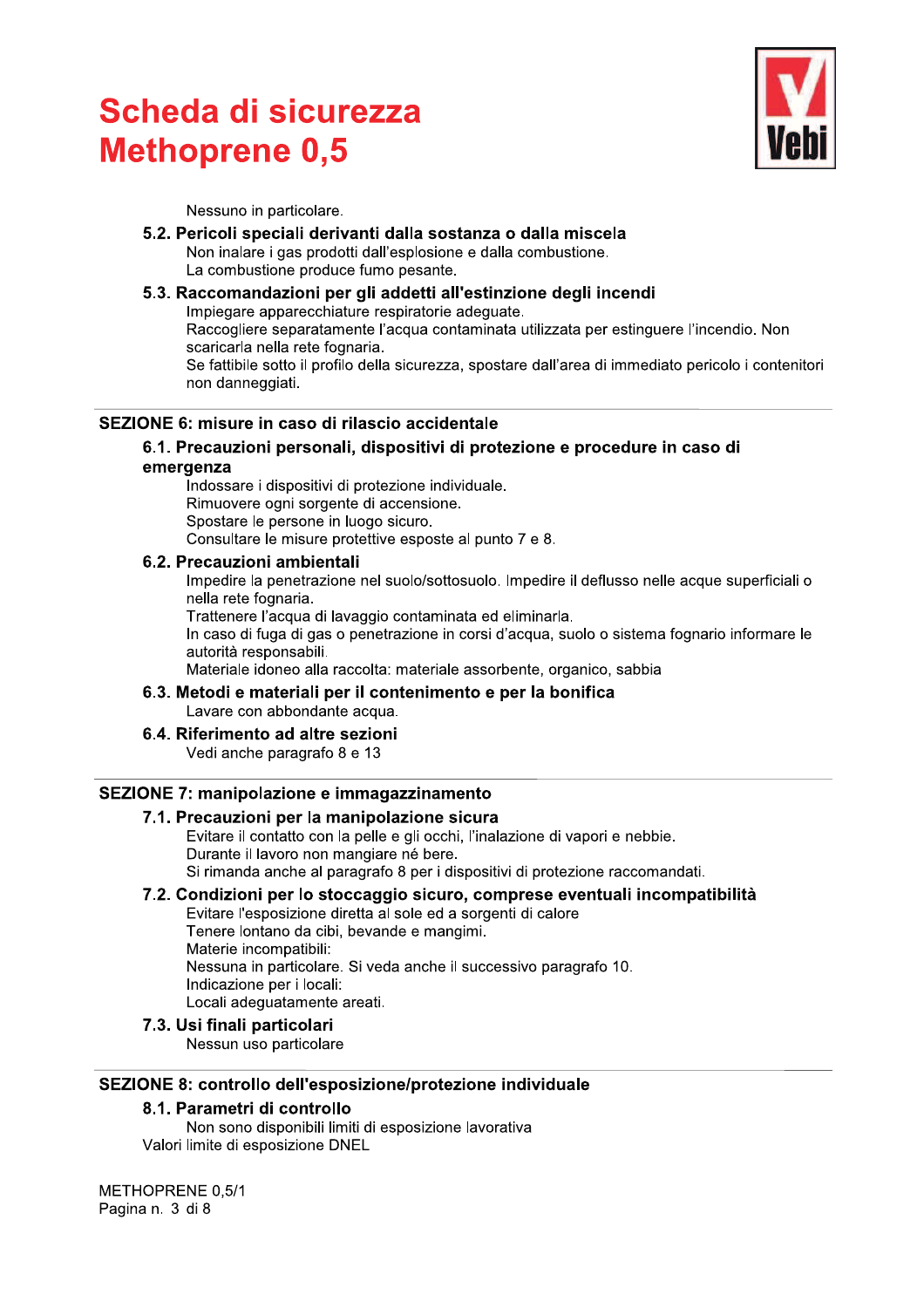

N.A. Valori limite di esposizione PNEC N.A. 8.2. Controlli dell'esposizione Protezione degli occhi: Non richiesto per l'uso normale. Operare comunque secondo le buone pratiche di lavoro. Protezione della pelle: Non è richiesta l'adozione di alcuna precauzione speciale per l'uso normale. Protezione delle mani: NBR (gomma nitrile-butadiene). Protezione respiratoria: Non necessaria per l'utilizzo normale. Rischi termici: Nessuno Controlli dell'esposizione ambientale: Nessuno Controlli tecnici idonei: Nessuno

# SEZIONE 9: proprietà fisiche e chimiche

#### 9.1. Informazioni sulle proprietà fisiche e chimiche fondamentali

| Proprietà                     | <b>Valore</b>  | Metodo:                  | <b>Note</b>    |
|-------------------------------|----------------|--------------------------|----------------|
| Aspetto e colore:             | Compresse      | $-$                      |                |
|                               | <b>Bianche</b> |                          |                |
| Odore:                        | inodore        | $\overline{a}$           | $-$            |
| Soglia di odore:              | Non Rilevante  |                          | $-$            |
| pH:                           | Non Rilevante  | $\overline{\phantom{a}}$ | --             |
| Punto di                      | N.A.           | $-$                      | $-$            |
| fusione/congelamento:         |                |                          |                |
| Punto di ebollizione iniziale | N.A.           | $-$                      | $-$            |
| e intervallo di ebollizione:  |                |                          |                |
| Punto di infiammabilità:      | N.A.           | $\overline{a}$           | $\overline{a}$ |
| Velocità di evaporazione:     | N.A.           | --                       | --             |
| Infiammabilità solidi/gas:    | Non            | $-$                      |                |
|                               | infiammabile   |                          |                |
| Limite superiore/inferiore    | N.A.           | $\overline{a}$           |                |
| d'infiammabilità o            |                |                          |                |
| esplosione:                   |                |                          |                |
| Pressione di vapore:          | N.A.           | $\overline{\phantom{a}}$ | $-$            |
| Densità dei vapori:           | N.A.           | $-$                      | $-$            |
| Densità relativa:             | N.A.           | $\overline{a}$           | $\overline{a}$ |
| Idrosolubilità:               | Disperdibile   | $-$                      | $-$            |
| Solubilità in olio:           | Non solubile   | --                       | --             |
| Coefficiente di ripartizione  | N.A.           | $-$                      | $-$            |
| (n-ottanolo/acqua):           |                |                          |                |
| Temperatura di                | N.A.           | $-$                      | $-$            |
| autoaccensione:               |                |                          |                |
| Temperatura di                | N.A.           | $-$                      | --             |
| decomposizione:               |                |                          |                |
| Viscosità:                    | N.A.           | $-$                      | $-$            |

METHOPRENE 0,5/1 Pagina n. 4 di 8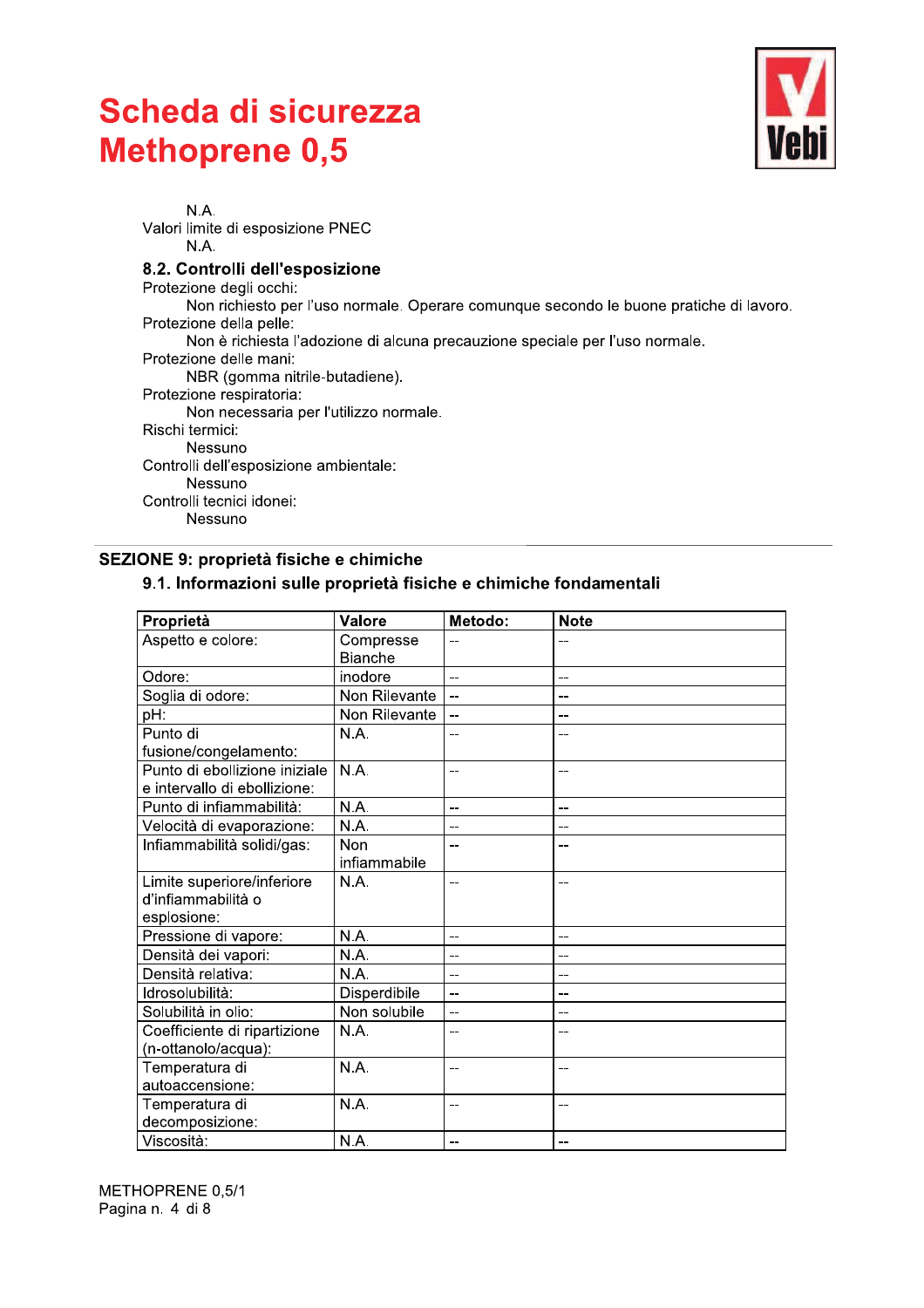

| l Proprietà esplosive: | Non esplosivo | $- -$ | $- -$ |
|------------------------|---------------|-------|-------|
| l Proprietà ossidanti: | Non ossidante | .     | $- -$ |

#### 9.2. Altre informazioni

| <b>Proprietà</b>            | Valore        | Metodo: | <b>Note</b> |
|-----------------------------|---------------|---------|-------------|
| Miscibilità:                | N.A.          | $- -$   | $- -$       |
| Liposolubilità:             | N.A.          | $-$     | --          |
| <sup>1</sup> Conducibilità: | Non Rilevante | $-$     | $- -$       |
| Proprietà caratteristiche   | N.A.          | $- -$   | $- -$       |
| dei gruppi di sostanze      |               |         |             |

# SEZIONE 10: stabilità e reattività

#### 10.1. Reattività

Stabile in condizioni normali

# 10.2. Stabilità chimica

Il prodotto è stabile per 2 anni in confezione integra e correttamente conservata

10.3. Possibilità di reazioni pericolose Nessuno

10.4. Condizioni da evitare Stabile in condizioni normali.

- 10.5. Materiali incompatibili Nessuna in particolare.
- 10.6. Prodotti di decomposizione pericolosi Nessuno.

# **SEZIONE 11: informazioni tossicologiche**

| 11.1. Informazioni sugli effetti tossicologici                                         |
|----------------------------------------------------------------------------------------|
| Informazioni tossicologiche riguardanti la miscela:                                    |
| N.A.                                                                                   |
| Informazioni tossicologiche riguardanti le principali sostanze presenti nella miscela: |
| Citric Acid - CAS: 77-92-9                                                             |
| a) tossicità acuta:                                                                    |
| Test: LD50 - Via: Orale - Specie: Ratto = 5400 mg/kg                                   |
| Test: LD50 - Via: Pelle - Specie: Ratto > 2000 mg/kg                                   |
| S-(+) Methoprene - CAS: 65733-16-6                                                     |
| a) tossicità acuta:                                                                    |
| Test: LD50 - Via: Orale - Specie: Ratto > 5050 mg/kg                                   |
| Test: LD50 - Via: Orale - Specie: Coniglio > 5050 mg/kg                                |
| Denantonium Benzoate - CAS: 3734-33-6                                                  |
| a) tossicità acuta:                                                                    |
| Test: LD50 - Via: Orale - Specie: Ratto = 584 mg/kg                                    |
|                                                                                        |

Se non diversamente specificati, i dati richiesti dal Regolamento (UE)2015/830 sotto indicati sono da intendersi N.A.:

a) tossicità acuta;

- b) corrosione/irritazione cutanea;
- c) lesioni oculari gravi/irritazioni oculari gravi;
- d) sensibilizzazione respiratoria o cutanea;
- e) mutagenicità delle cellule germinali;

METHOPRENE 0,5/1 Pagina n. 5 di 8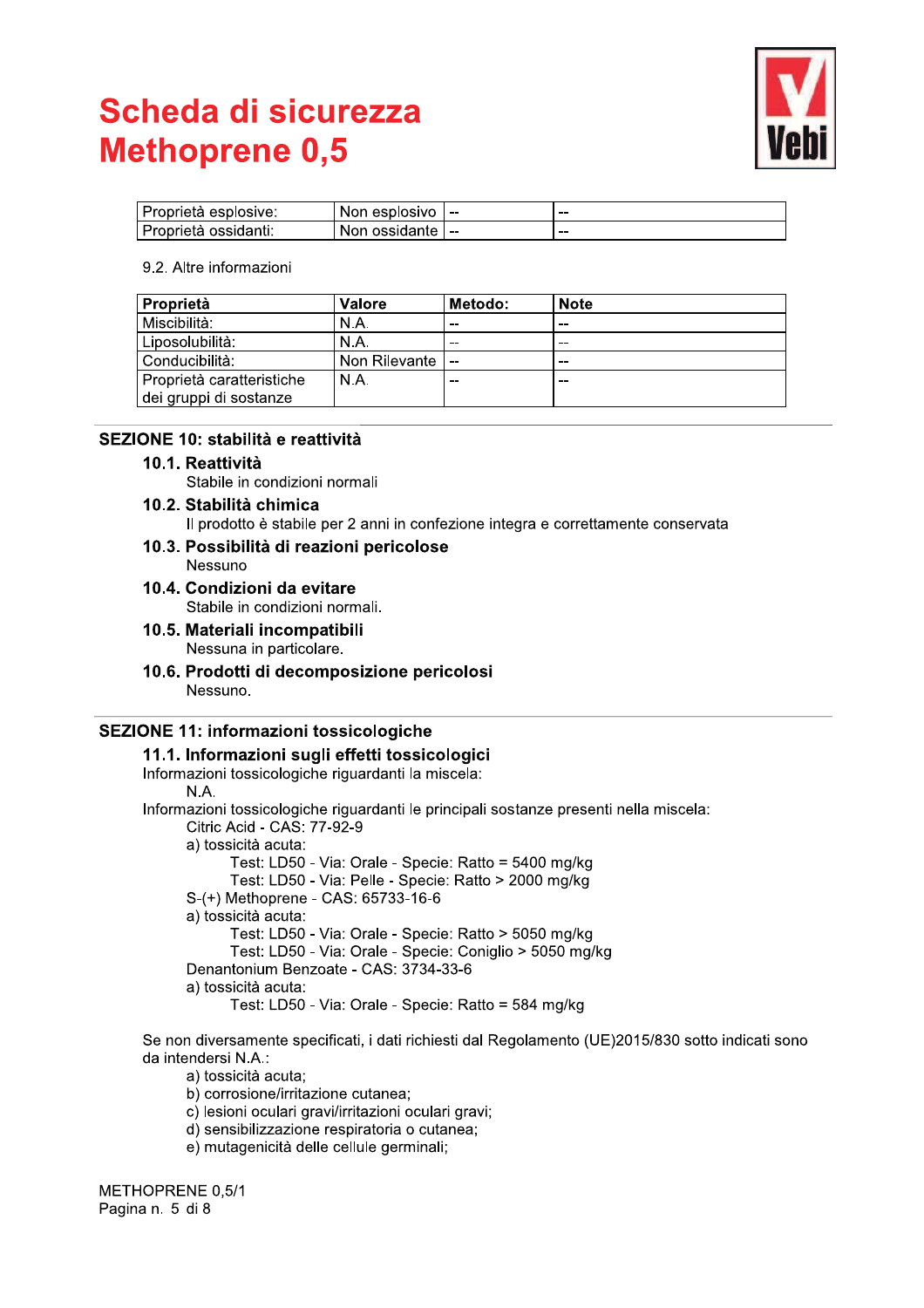

f) cancerogenicità: g) tossicità per la riproduzione; h) tossicità specifica per organi bersaglio (STOT) — esposizione singola; i) tossicità specifica per organi bersaglio (STOT) — esposizione ripetuta; i) pericolo in caso di aspirazione.

# **SEZIONE 12: informazioni ecologiche**

#### 12.1. Tossicità

Utilizzare secondo le buone pratiche lavorative, evitando di disperdere il prodotto nell'ambiente.

- Citric Acid CAS: 77-92-9
- a) Tossicità acquatica acuta:
	- Endpoint: LC50 Specie: Pesci = 440 mg/l
	- Endpoint: LC50 Specie: Dafnie = 1535 mg/l
- S-(+) Methoprene CAS: 65733-16-6
- a) Tossicità acquatica acuta:
	- Endpoint: LC50 Specie: Alghe = 2.264 mg/l Endpoint: LC50 - Specie: Dafnie = 0.38 mg/l - Durata h: 48 Endpoint: LC50 - Specie: Pesci = 4.26 mg/l - Note: (Zebra fish) Endpoint: NOEC - Specie: Pesci = 1.25 mg/l - Note: (Zebra fish)

# 12.2. Persistenza e degradabilità

- N.A.
- 12.3. Potenziale di bioaccumulo
	- N A
- 12.4. Mobilità nel suolo N.A.
- 12.5. Risultati della valutazione PBT e vPvB Sostanze vPvB: Nessuna - Sostanze PBT: Nessuna
- 12.6. Altri effetti avversi Nessuno

# **SEZIONE 13: considerazioni sullo smaltimento**

# 13.1. Metodi di trattamento dei rifiuti

Recuperare se possibile. Operare secondo le vigenti disposizioni locali e nazionali.

# **SEZIONE 14: informazioni sul trasporto**

14.1. Numero ONU

Merce non pericolosa ai sensi delle norme sul trasporto.

14.2. Nome di spedizione dell'ONU

#### N.A.

- 14.3. Classi di pericolo connesso al trasporto N A
- 14.4. Gruppo di imballaggio  $N.A.$
- 14.5. Pericoli per l'ambiente N.A.
- 14.6. Precauzioni speciali per gli utilizzatori N.A.

METHOPRENE 0.5/1 Pagina n. 6 di 8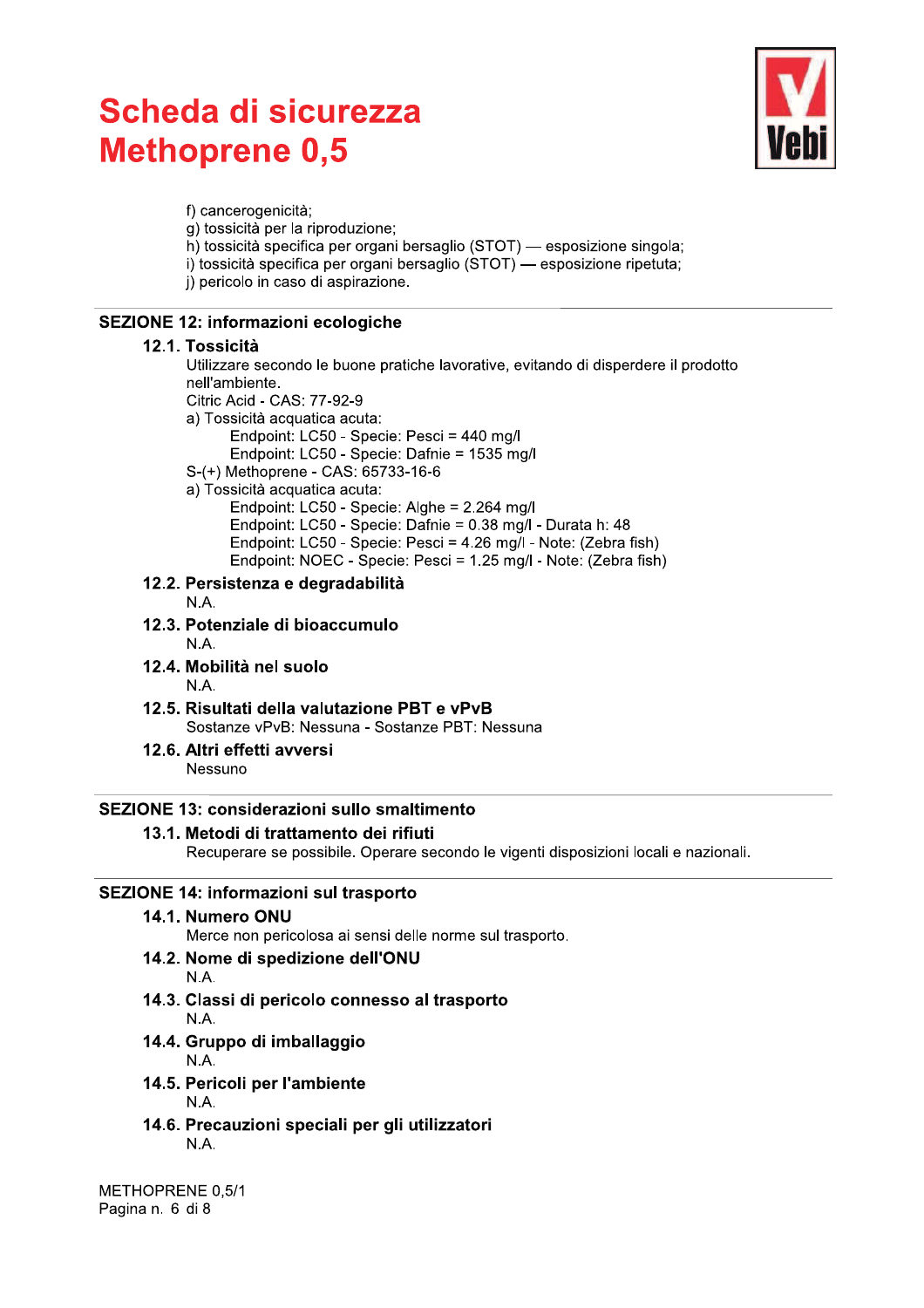

14.7. Trasporto di rinfuse secondo l'allegato II di MARPOL ed il codice IBC N A

### SEZIONE 15: informazioni sulla regolamentazione

15.1. Disposizioni legislative e regolamentari su salute, sicurezza e ambiente specifiche per la sostanza o la miscela D.Lgs. 9/4/2008 n. 81 D.M. Lavoro 26/02/2004 (Limiti di esposizione professionali) Regolamento (CE) n. 1907/2006 (REACH) Regolamento (CE) n. 1272/2008 (CLP) Regolamento (CE) n. 790/2009 (ATP 1 CLP) e (UE) n. 758/2013 Regolamento (UE) 2015/830 Regolamento (UE) n. 286/2011 (ATP 2 CLP) Regolamento (UE) n. 618/2012 (ATP 3 CLP) Regolamento (UE) n. 487/2013 (ATP 4 CLP) Regolamento (UE) n. 944/2013 (ATP 5 CLP) Regolamento (UE) n. 605/2014 (ATP 6 CLP) Restrizioni relative al prodotto o alle sostanze contenute in base all'Allegato XVII del Regolamento (CE) 1907/2006 (REACH) e successivi adeguamenti: Restrizioni relative al prodotto: Nessuna restrizione. Restrizioni relative alle sostanze contenute: Nessuna restrizione. Ove applicabili, si faccia riferimento alle sequenti normative: Circolari ministeriali 46 e 61 (Ammine aromatiche). D.Lgs. 21 settembre 2005 n. 238 (Direttiva Seveso Ter). Regolamento 648/2004/CE (Detergenti). D.L. 3/4/2006 n. 152 Norme in materia ambientale Disposizioni relative alle direttive 82/501/EC(Seveso), 96/82/EC(Seveso II):

N.A.

Classificazione WGK (Classe di pericolosità acquatica)

15.2. Valutazione della sicurezza chimica

 $No$ 

#### **SEZIONE 16: altre informazioni**

Testo delle frasi utilizzate nel paragrafo 3:

H319 Provoca grave irritazione oculare.

H400 Molto tossico per gli organismi acquatici.

H302 Nocivo se ingerito.

H315 Provoca irritazione cutanea.

H335 Può irritare le vie respiratorie.

La presente scheda è stata rivista in tutte le sue sezioni in conformità del Regolamento 453/2010/UF.

Questo documento e' stato redatto da un tecnico competente in materia di SDS e che ha ricevuto formazione adequata.

Principali fonti bibliografiche:

ECDIN - Environmental Chemicals Data and Information Network - Joint Research Centre, **Commission of the European Communities** 

SAX's DANGEROUS PROPERTIES OF INDUSTRIAL MATERIALS - Eight Edition - Van **Nostrand Reinold** 

METHOPRENE 0.5/1 Pagina n. 7 di 8